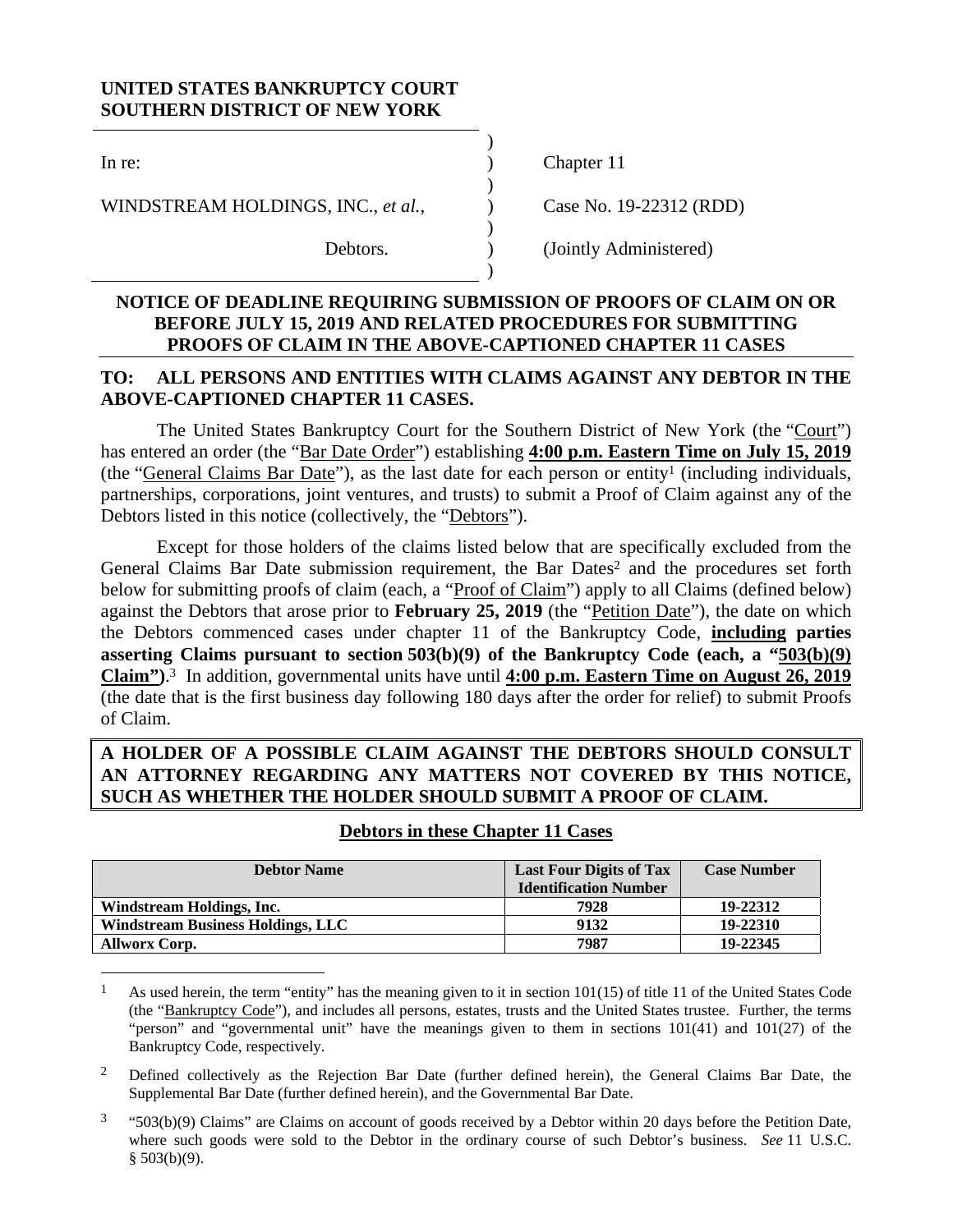| <b>Debtor Name</b>                                             | <b>Last Four Digits of Tax</b> | <b>Case Number</b> |
|----------------------------------------------------------------|--------------------------------|--------------------|
|                                                                | <b>Identification Number</b>   |                    |
| <b>American Telephone Company, LLC</b>                         | 2867                           | 19-22349           |
| <b>ARC Networks, Inc.</b>                                      | 0185                           | 19-22362           |
| A.R.C. Networks, Inc.                                          | 1148                           | 19-22338           |
| <b>ATX Communications, Inc.</b>                                | 1150                           | 19-22368           |
| <b>ATX Licensing, Inc.</b>                                     | 0186                           | 19-22371           |
| <b>ATX Telecommunications Services of Virginia, LLC</b>        | 0184                           | 19-22377           |
| <b>Birmingham Data Link, LLC</b>                               | 1151                           | 19-22382           |
| <b>BOB, LLC</b>                                                | 0572                           | 19-22387           |
| <b>Boston Retail Partners LLC</b>                              | 2836                           | 19-22392           |
| <b>BridgeCom Holdings, Inc.</b>                                | 3453                           | 19-22403           |
| BridgeCom International, Inc.                                  | 5290                           | 19-22408           |
| <b>BridgeCom Solutions Group, Inc.</b>                         | 6211                           | 19-22428           |
| <b>Broadview Networks, Inc.</b>                                | 5739                           | 19-22456           |
| <b>Broadview Networks of Massachusetts, Inc.</b>               | 2300                           | 19-22440           |
| <b>Broadview Networks of Virginia, Inc.</b>                    | 1143                           | 19-22454           |
| <b>Broadview NP Acquisition Corp.</b>                          | 8078                           | 19-22461           |
| <b>Buffalo Valley Management Services, Inc.</b>                | 3722                           | 19-22463           |
| <b>Business Telecom of Virginia, Inc.</b>                      | 0680                           | 19-22466           |
| <b>Business Telecom, LLC</b>                                   | 4847                           | 19-22469           |
| <b>BV-BC Acquisition Corporation</b>                           | 5370                           | 19-22471           |
| <b>Cavalier IP TV, LLC</b>                                     | 2235                           | 19-22474           |
| <b>Cavalier Services, LLC</b>                                  | 9937                           | 19-22313           |
| Cavalier Telephone Mid-Atlantic, L.L.C.                        | 0357                           | 19-22315           |
| Cavalier Telephone, L.L.C.                                     | 4000                           | 19-22317           |
| <b>CCL Historical, Inc.</b>                                    | 0045                           | 19-22319           |
| <b>Choice One Communications of Connecticut Inc.</b>           | 7928                           | 19-22322           |
| <b>Choice One Communications of Maine Inc.</b>                 | 9132                           | 19-22324           |
| <b>Choice One Communications of Massachusetts Inc.</b>         | 7987                           | 19-22326           |
| <b>Choice One Communications of New York Inc.</b>              | 2867                           | 19-22329           |
| <b>Choice One Communications of Ohio Inc.</b>                  | 0185                           | 19-22331           |
| <b>Choice One Communications of Pennsylvania Inc.</b>          | 1148                           | 19-22332           |
| <b>Choice One Communications of Rhode Island Inc.</b>          | 1150                           | 19-22335           |
| <b>Choice One Communications Resale L.L.C.</b>                 | 0186                           | 19-22341           |
| <b>Choice One Communications of Vermont Inc.</b>               | 0184                           | 19-22339           |
| <b>Choice One of New Hampshire, Inc.</b>                       | 1151                           | 19-22344           |
| Cinergy Communications Company of Virginia, LLC                | 0572                           | 19-22353           |
| Conestoga Enterprises, Inc.                                    | 2836                           | 19-22356           |
| <b>Conestoga Management Services, Inc.</b>                     | 3453                           | 19-22358           |
| <b>Conestoga Wireless Company</b>                              | 5290                           | 19-22360           |
| <b>Connecticut Broadband, LLC</b>                              | 6211                           | 19-22363           |
| <b>Connecticut Telephone &amp; Communication Systems, Inc.</b> | 5739                           | 19-22365           |
| <b>Conversent Communications Long Distance, LLC</b>            | 2300                           | 19-22366           |
| <b>Conversent Communications of Connecticut, LLC</b>           | 1143                           | 19-22369           |
| <b>Conversent Communications of Maine, LLC</b>                 | 8078                           | 19-22372           |
| <b>Conversent Communications of Massachusetts, Inc.</b>        | 3722                           | 19-22375           |
| <b>Conversent Communications of New Hampshire, LLC</b>         | 0680                           | 19-22378           |
| <b>Conversent Communications of New Jersey, LLC</b>            | 4847                           | 19-22380           |
| <b>Conversent Communications of New York, LLC</b>              | 5370                           | 19-22384           |
| <b>Conversent Communications of Pennsylvania, LLC</b>          | 2235                           | 19-22386           |
| <b>Conversent Communications of Rhode Island, LLC</b>          | 9937                           | 19-22388           |
| <b>Conversent Communications of Vermont, LLC</b>               | 0357                           | 19-22391           |
| <b>Conversent Communications Resale L.L.C.</b>                 | 4000                           | 19-22394           |
| CoreComm-ATX, Inc.                                             | 0045                           | 19-22401           |
| <b>CoreComm Communications, LLC</b>                            | 7928                           | 19-22399           |
| <b>CTC Communications Corporation</b>                          | 9132                           | 19-22405           |
| <b>CTC Communications of Virginia, Inc.</b>                    | 7987                           | 19-22407           |
|                                                                |                                |                    |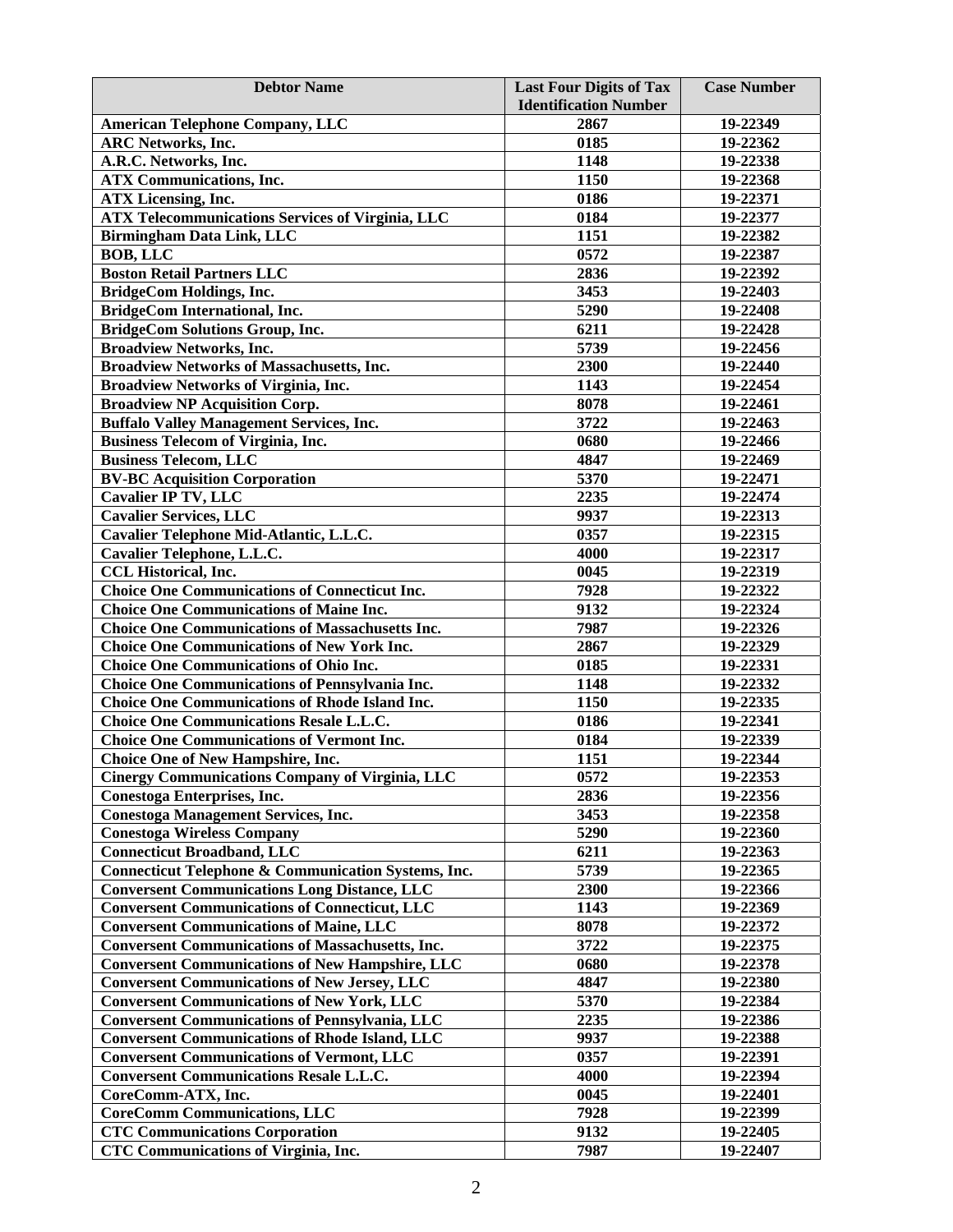| <b>Debtor Name</b>                                | <b>Last Four Digits of Tax</b><br><b>Identification Number</b> | <b>Case Number</b> |
|---------------------------------------------------|----------------------------------------------------------------|--------------------|
| <b>D&amp;E</b> Communications, LLC                | 2867                                                           | 19-22411           |
| D&E Management Services, Inc.                     | 0185                                                           | 19-22414           |
| D&E Networks, Inc.                                | 1148                                                           | 19-22417           |
| D&E Wireless, Inc.                                | 1150                                                           | 19-22419           |
| Deltacom, LLC                                     | 0186                                                           | 19-22423           |
| <b>Earthlink Business, LLC</b>                    | 0184                                                           | 19-22427           |
| <b>Earthlink Carrier, LLC</b>                     | 1151                                                           | 19-22430           |
| <b>Equity Leasing, Inc.</b>                       | 0572                                                           | 19-22432           |
| <b>Eureka Broadband Corporation</b>               | 2836                                                           | 19-22435           |
| <b>Eureka Holdings, LLC</b>                       | 3453                                                           | 19-22437           |
| Eureka Networks, LLC                              | 5290                                                           | 19-22438           |
| Eureka Telecom, Inc.                              | 6211                                                           | 19-22445           |
| Eureka Telecom of VA, Inc.                        | 5739                                                           | 19-22442           |
| Georgia Windstream, LLC                           | 2300                                                           | 19-22447           |
| Heart of the Lakes Cable Systems, Inc.            | 1143                                                           | 19-22451           |
| Infocore, Inc.                                    | 8078                                                           | 19-22314           |
|                                                   | 3722                                                           | 19-22321           |
| Info-Highway International, Inc.                  | 0680                                                           | 19-22318           |
| <b>InfoHighway Communications Corporation</b>     | 4847                                                           |                    |
| InfoHighway of Virginia, Inc.                     |                                                                | 19-22325           |
| <b>Intellifiber Networks, LLC</b>                 | 5370                                                           | 19-22328           |
| Iowa Telecom Data Services, L.C.                  | 2235                                                           | 19-22330           |
| <b>Iowa Telecom Technologies, LLC</b>             | 9937                                                           | 19-22333           |
| <b>IWA Services, LLC</b>                          | 0357                                                           | 19-22336           |
| <b>KDL Holdings, LLC</b>                          | 4000                                                           | 19-22337           |
| <b>LDMI</b> Telecommunications, LLC               | 0045                                                           | 19-22342           |
| <b>Lightship Telecom, LLC</b>                     | 7928                                                           | 19-22346           |
| MASSCOMM, LLC                                     | 9132                                                           | 19-22347           |
| <b>McLeodUSA Information Services LLC</b>         | 7987                                                           | 19-22350           |
| <b>McLeodUSA Purchasing, LLC</b>                  | 2867                                                           | 19-22352           |
| McLeodUSA Telecommunications Services, L.L.C.     | 0185                                                           | 19-22355           |
| MPX, Inc.                                         | 1148                                                           | 19-22357           |
| <b>Nashville Data Link, LLC</b>                   | 1150                                                           | 19-22361           |
| <b>Network Telephone, LLC</b>                     | 0186                                                           | 19-22364           |
| Norlight Telecommunications of Virginia, LLC      | 0184                                                           | 19-22367           |
| Oklahoma Windstream, LLC                          | 1151                                                           | 19-22370           |
| <b>Open Support Systems, LLC</b>                  | 0572                                                           | 19-22373           |
| PaeTec Communications of Virginia, LLC            | 2836                                                           | 19-22376           |
| <b>PaeTec Communications, LLC</b>                 | 3453                                                           | 19-22311           |
| <b>PAETEC Holding, LLC</b>                        | 5290                                                           | 19-22381           |
| PAETEC iTEL, L.L.C.                               | 6211                                                           | 19-22385           |
| <b>PAETEC Realty LLC</b>                          | 5739                                                           | 19-22389           |
| PAETEC, LLC                                       | 2300                                                           | 19-22393           |
| PCS Licenses, Inc.                                | 1143                                                           | 19-22396           |
| <b>Progress Place Realty Holding Company, LLC</b> | 8078                                                           | 19-22398           |
| <b>RevChain Solutions, LLC</b>                    | 3722                                                           | 19-22402           |
| <b>SM Holdings, LLC</b>                           | 0680                                                           | 19-22406           |
| <b>Southwest Enhanced Network Services, LLC</b>   | 4847                                                           | 19-22409           |
| <b>Talk America of Virginia, LLC</b>              | 5370                                                           | 19-22412           |
| <b>Talk America, LLC</b>                          | 2235                                                           | 19-22416           |
| Teleview, LLC                                     | 9937                                                           | 19-22420           |
| <b>Texas Windstream, LLC</b>                      | 0357                                                           | 19-22316           |
| The Other Phone Company, LLC                      | 4000                                                           | 19-22323           |
| TriNet, LLC                                       | 0045                                                           | 19-22327           |
| <b>TruCom Corporation</b>                         | 7928                                                           | 19-22334           |
| <b>US LEC Communications LLC</b>                  | 9132                                                           | 19-22340           |
| <b>US LEC of Alabama LLC</b>                      | 7987                                                           | 19-22343           |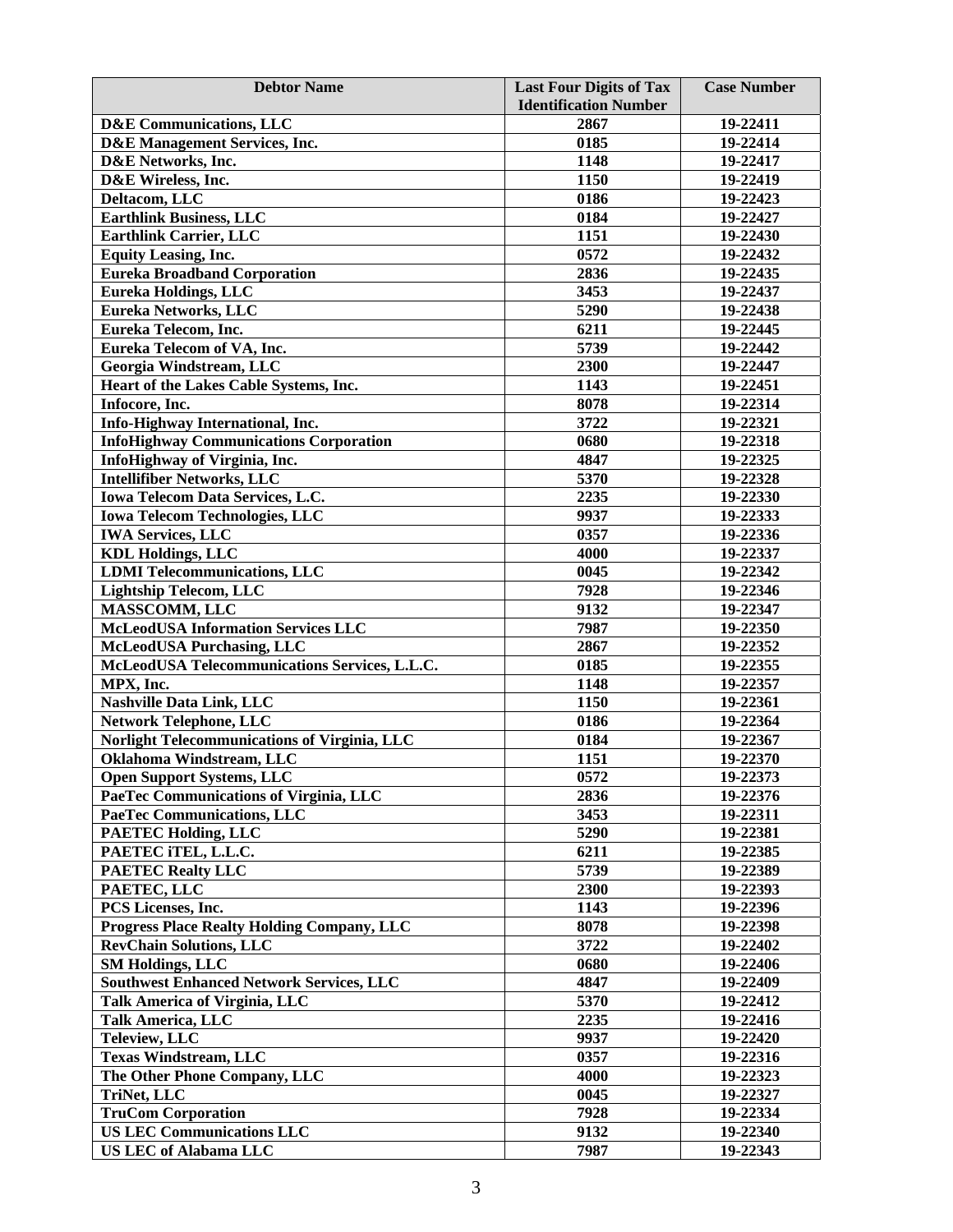| <b>Debtor Name</b>                                                                    | <b>Last Four Digits of Tax</b><br><b>Identification Number</b> | <b>Case Number</b>   |
|---------------------------------------------------------------------------------------|----------------------------------------------------------------|----------------------|
| <b>US LEC of Florida LLC</b>                                                          | 2867                                                           | 19-22348             |
| <b>US LEC of Georgia LLC</b>                                                          | 0185                                                           | 19-22351             |
| <b>US LEC of Maryland LLC</b>                                                         | 1148                                                           | 19-22379             |
| <b>US LEC of North Carolina LLC</b>                                                   | 1150                                                           | 19-22383             |
| <b>US LEC of Pennsylvania LLC</b>                                                     | 0186                                                           | 19-22395             |
| <b>US LEC of South Carolina LLC</b>                                                   | 0184                                                           | 19-22404             |
| <b>US LEC of Tennessee LLC</b>                                                        | 1151                                                           | 19-22410             |
| <b>US LEC of Virginia LLC</b>                                                         | 0572                                                           | 19-22415             |
| <b>US Xchange Inc.</b>                                                                | 2836                                                           | 19-22455             |
| US Xchange of Illinois, L.L.C.                                                        | 3453                                                           | 19-22425             |
| US Xchange of Indiana, L.L.C.                                                         | 5290                                                           | 19-22436             |
| US Xchange of Michigan, L.L.C.                                                        | 6211                                                           | 19-22443             |
| US Xchange of Wisconsin, L.L.C.                                                       | 5739                                                           | 19-22450             |
| Valor Telecommunications of Texas, LLC                                                | 2300                                                           | 19-22460             |
| <b>WaveTel NC License Corporation</b>                                                 | 1143                                                           | 19-22465             |
| WIN Sales & Leasing, Inc.                                                             | 8078                                                           | 19-22470             |
| Windstream Accucomm Networks, LLC                                                     | 3722                                                           | 19-22472             |
| <b>Windstream Accucomm Telecommunications, LLC</b>                                    | 0680                                                           | 19-22475             |
| Windstream Alabama, LLC                                                               | 4847                                                           | 19-22478             |
| <b>Windstream Arkansas, LLC</b>                                                       | 5370                                                           | 19-22483             |
| Windstream Buffalo Valley, Inc.                                                       | 2235                                                           | 19-22487             |
| <b>Windstream BV Holdings, LLC</b>                                                    | 9937                                                           | 19-22494             |
| <b>Windstream Cavalier, LLC</b>                                                       | 0357                                                           | 19-22500             |
| <b>Windstream Communications Kerrville, LLC</b>                                       | 4000                                                           | 19-22424             |
| <b>Windstream Communications Telecom, LLC</b>                                         | 0045                                                           | 19-22429             |
| <b>Windstream Communications, LLC</b>                                                 | 7928                                                           | 19-22433             |
| <b>Windstream Concord Telephone, LLC</b>                                              | 9132                                                           | 19-22439             |
| Windstream Conestoga, Inc.                                                            | 7987                                                           | 19-22446             |
| Windstream CTC Internet Services, Inc.                                                | 2867                                                           | 19-22448             |
| Windstream D&E Systems, LLC                                                           | 0185                                                           | 19-22452             |
| Windstream D&E, Inc.                                                                  | 1148                                                           | 19-22457             |
| <b>Windstream Direct, LLC</b>                                                         | 1150                                                           | 19-22459             |
| <b>Windstream Eagle Holdings LLC</b>                                                  | 0186                                                           | 19-22464             |
| <b>Windstream Eagle Services, LLC</b>                                                 | 0184                                                           | 19-22467             |
| <b>Windstream EN-TEL, LLC</b>                                                         | 1151                                                           | 19-22390             |
| <b>Windstream Finance Corp.</b>                                                       | 0572                                                           | 19-22397             |
| Windstream Florida, LLC                                                               | 2836                                                           | 19-22413             |
| <b>Windstream Georgia Communications, LLC</b>                                         | 3453                                                           | 19-22418             |
| Windstream Georgia Telephone, LLC                                                     | 5290                                                           | 19-22422             |
| Windstream Georgia, LLC                                                               | 6211                                                           | 19-22426             |
| Windstream Holding of the Midwest, Inc.                                               | 5739                                                           | 19-22431             |
| <b>Windstream Iowa Communications, LLC</b>                                            | 2300                                                           | 19-22434             |
| Windstream Iowa-Comm, LLC                                                             | 1143                                                           | 19-22441             |
| <b>Windstream IT-Comm, LLC</b>                                                        | 8078                                                           | 19-22444             |
| Windstream KDL, LLC                                                                   | 3722                                                           | 19-22449             |
| Windstream KDL-VA, LLC                                                                | 0680                                                           | 19-22453             |
| <b>Windstream Kentucky East, LLC</b>                                                  | 4847                                                           | 19-22458             |
| <b>Windstream Kentucky West, LLC</b>                                                  | 5370                                                           | 19-22462             |
| Windstream Kerrville Long Distance, LLC                                               | 2235                                                           | 19-22468             |
| Windstream Lakedale Link, Inc.                                                        | 9937                                                           | 19-22473             |
| Windstream Lakedale, Inc.                                                             | 0357                                                           | 19-22477             |
| <b>Windstream Leasing, LLC</b>                                                        | 4000                                                           | 19-22482             |
| <b>Windstream Lexcom Communications, LLC</b>                                          | 0045                                                           | 19-22486             |
| <b>Windstream Lexcom Entertainment, LLC</b>                                           | 7928<br>9132                                                   | 19-22491<br>19-22498 |
| <b>Windstream Lexcom Long Distance, LLC</b><br><b>Windstream Lexcom Wireless, LLC</b> | 7987                                                           | 19-22502             |
|                                                                                       |                                                                |                      |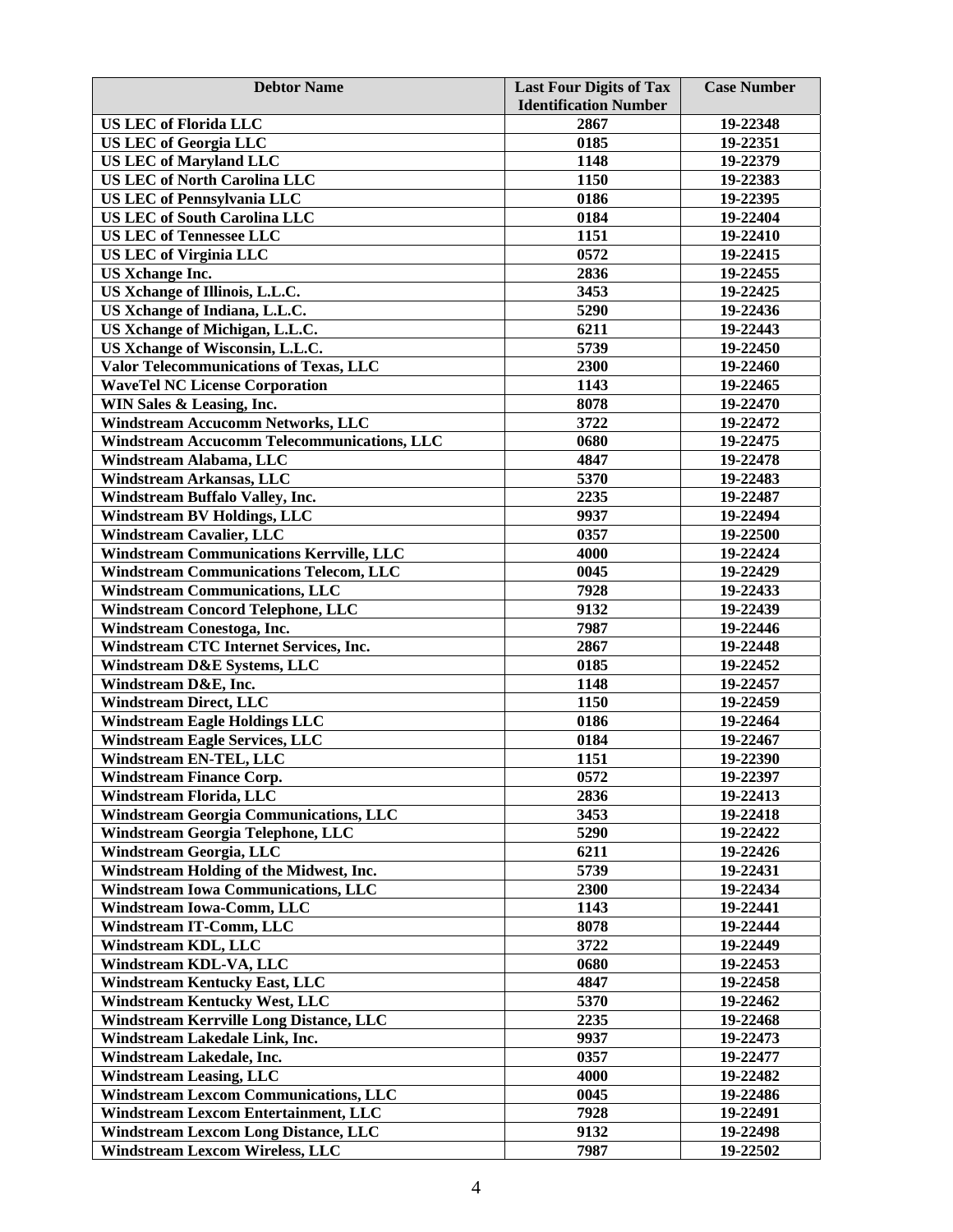| <b>Debtor Name</b>                               | <b>Last Four Digits of Tax</b> | <b>Case Number</b> |
|--------------------------------------------------|--------------------------------|--------------------|
|                                                  | <b>Identification Number</b>   |                    |
| Windstream Mississippi, LLC                      | 2867                           | 19-22504           |
| Windstream Missouri, LLC                         | 0185                           | 19-22506           |
| Windstream Montezuma, LLC                        | 1148                           | 19-22508           |
| Windstream Nebraska, Inc.                        | 1150                           | 19-22510           |
| Windstream Network Services of the Midwest, Inc. | 0186                           | 19-22511           |
| <b>Windstream New York, Inc.</b>                 | 0184                           | 19-22512           |
| <b>Windstream Norlight, LLC</b>                  | 1151                           | 19-22513           |
| <b>Windstream North Carolina, LLC</b>            | 0572                           | 19-22514           |
| <b>Windstream NorthStar, LLC</b>                 | 2836                           | 19-22515           |
| <b>Windstream NTI, LLC</b>                       | 3453                           | 19-22516           |
| Windstream NuVox Arkansas, LLC                   | 5290                           | 19-22517           |
| Windstream NuVox Illinois, LLC                   | 6211                           | 19-22518           |
| Windstream NuVox Indiana, LLC                    | 5739                           | 19-22519           |
| Windstream NuVox Kansas, LLC                     | 2300                           | 19-22476           |
| Windstream NuVox Missouri, LLC                   | 1143                           | 19-22480           |
| Windstream NuVox Ohio, LLC                       | 8078                           | 19-22484           |
| Windstream NuVox Oklahoma, LLC                   | 3722                           | 19-22489           |
| Windstream NuVox, LLC                            | 0680                           | 19-22492           |
| Windstream of the Midwest, Inc.                  | 4847                           | 19-22496           |
| Windstream Ohio, LLC                             | 5370                           | 19-22501           |
| Windstream Oklahoma, LLC                         | 2235                           | 19-22503           |
| Windstream Pennsylvania, LLC                     | 9937                           | 19-22505           |
| <b>Windstream Services, LLC</b>                  | 0357                           | 19-22400           |
| Windstream SHAL Networks, Inc.                   | 4000                           | 19-22507           |
| <b>Windstream SHAL, LLC</b>                      | 0045                           | 19-22509           |
| <b>Windstream Shared Services, LLC</b>           | 7928                           | 19-22479           |
| <b>Windstream South Carolina, LLC</b>            | 9132                           | 19-22481           |
| <b>Windstream Southwest Long Distance, LLC</b>   | 7987                           | 19-22485           |
| Windstream Standard, LLC                         | 2867                           | 19-22488           |
| <b>Windstream Sugar Land, LLC</b>                | 0185                           | 19-22490           |
| <b>Windstream Supply, LLC</b>                    | 1148                           | 19-22493           |
| Windstream Systems of the Midwest, Inc.          | 1150                           | 19-22495           |
| <b>Windstream Western Reserve, LLC</b>           | 0186                           | 19-22497           |
| Xeta Technologies, Inc.                          | 0184                           | 19-22499           |

#### **Who Must Submit a Proof of Claim**

You **MUST** submit a Proof of Claim to vote on a chapter 11 plan filed by the Debtors or to share in distributions from the Debtors' bankruptcy estates if you have a Claim that arose before the Petition Date and it is *not* one of the types of Claims described under the heading "Who Need Not Submit a Proof of Claim" below. Claims based on acts or omissions of the Debtors that occurred before the Petition Date must be submitted on or prior to the applicable Bar Date, even if such Claims are not now fixed, liquidated, or certain or did not mature or become fixed, liquidated, or certain before the Petition Date.

Under section 101(5) of the Bankruptcy Code and as used in this notice, the word "Claim" means: (a) a right to payment, whether or not such right is reduced to judgment, liquidated, unliquidated, fixed, contingent, matured, unmatured, disputed, undisputed, legal, equitable, secured, or unsecured; or (b) a right to an equitable remedy for breach of performance if such breach gives rise to a right to payment, whether or not such right to an equitable remedy is reduced to judgment, fixed, contingent, matured, unmatured, disputed, undisputed, secured, or unsecured.

#### **What to Submit**

The Debtors are enclosing a Proof of Claim form for use in the cases; if your Claim is scheduled by the Debtors, the form also sets forth the amount of your Claim as scheduled by the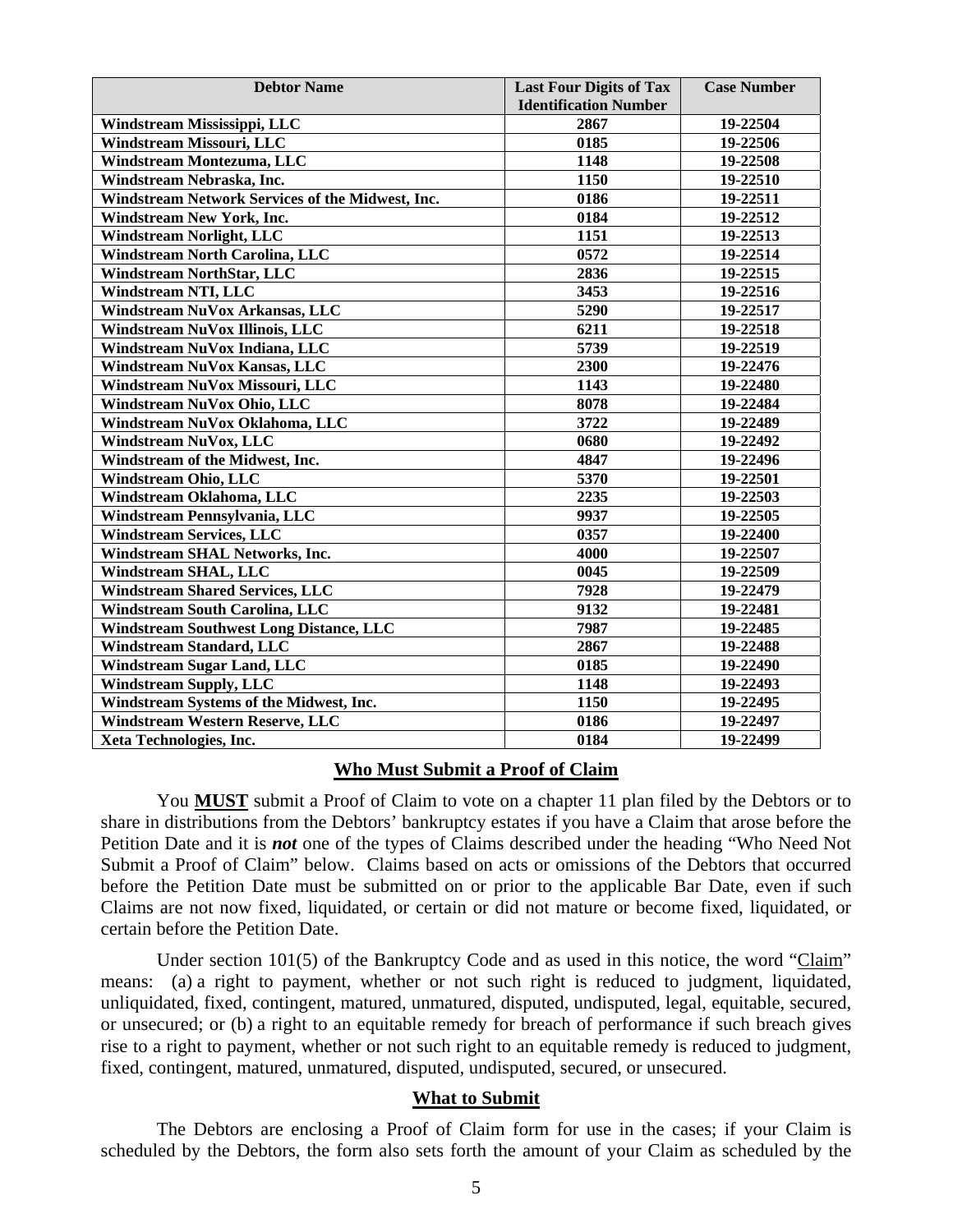Debtors, the specific Debtor against which the Claim is scheduled, and whether the Claim is scheduled as disputed, contingent, or unliquidated. You will receive a different Proof of Claim form for each Claim scheduled in your name by the Debtors. You may utilize the Proof of Claim form(s) provided by the Debtors to submit your Claim.

Your Proof of Claim form must not contain complete social security numbers or taxpayer identification numbers (only the last four digits), a complete birth date (only the year), the name of a minor (only the minor's initials) or a financial account number (only the last four digits of such financial account).

Additional Proof of Claim forms may be obtained by contacting the Debtors' notice and claims agent, Kurtzman Carson Consultants LLC (the "Notice and Claims Agent"), by calling (877) 759-8815 for callers in the United States or Canada or by calling (424) 236-7262 for callers outside the United States and Canada and/or visiting the Debtors' restructuring website at: http://www.kccllc.net/windstream.

The following procedures for the submission of Proofs of Claim against the Debtors in these chapter 11 cases shall apply:

- a) Each Proof of Claim must: (i) be written in English; (ii) include a Claim amount denominated in United States dollars; (iii) conform substantially with the Proof of Claim Form provided by the Debtors or Official Form 410; (iv) be signed or electronically transmitted through the interface available on the Notice and Claims Agent's website at http://www.kccllc.net/windstream by the claimant or by an authorized agent or legal representative of the claimant; and (v) unless otherwise consented to by the Debtors in writing, include supporting documentation.
- b) In addition to the requirements set forth in (a) above, any Proof of Claim asserting a 503(b)(9) Claim must also: (i) include the value of the goods delivered to and received by the Debtors in the 20 days prior to the Petition Date; (ii) attach any documentation identifying the particular invoices for which the 503(b)(9) Claim is being asserted; (iii) attach documentation of any reclamation demand made to any Debtor under section 546(c) of the Bankruptcy Code (if applicable); and (iv) set forth whether any portion of the 503(b)(9) Claim was satisfied by payments made by the Debtors pursuant to any order of the Court authorizing the Debtors to pay prepetition Claims.
- c) Parties who wish to receive proof of receipt of their Proofs of Claim from the Notice and Claims Agent must also include with their Proof of Claim a copy of their Proof of Claim and a self-addressed, stamped envelope.
- d) Each Proof of Claim must specify by name and case number the Debtor against which the Claim is submitted. A Proof of Claim submitted under Case No. 19-22312 or that does not identify a Debtor will be deemed as submitted only against Windstream Holdings, Inc.; *provided*, *however* that the Debtors may, in their sole discretion, permit a creditor to file one or more consolidated Proofs of Claim against more than one Debtors, provided, further, that such consolidated Proof of Claim must (i) provide against which Debtors the claim is asserted and (ii) set forth the basis for and dollar amounts of each claim the creditor holds against each respective Debtor. A Proof of Claim that names a subsidiary Debtor but is submitted under the Case No. 19-22312 will be treated as having been submitted against the subsidiary Debtor with a notation that a discrepancy in the submission exists.
- e) If the holder asserts a Claim against more than one Debtor or has Claims against different Debtors, a separate Proof of Claim Form must be submitted with respect to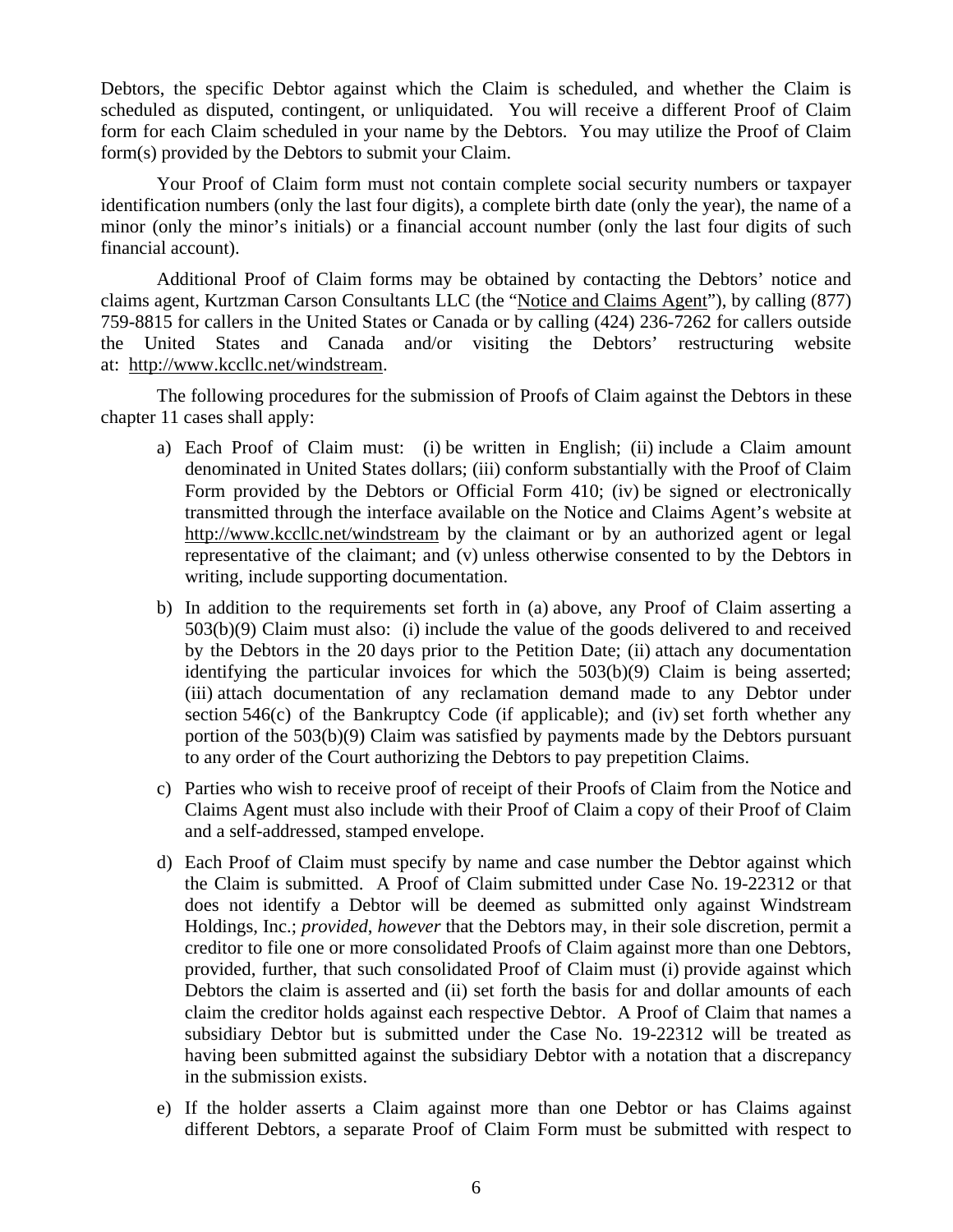each Debtor. To the extent more than one Debtor is listed on the Proof of Claim, such Claim will be treated as if submitted only against the first-listed Debtor.

f) Each Proof of Claim, including supporting documentation, must be submitted so that the Notice and Claims Agent *actually receives* the Proof of Claim on or before the applicable Bar Date by: (i) electronically using the interface available on the Notice and Claims Agent's website at http://www.kccllc.net/windstream, or (ii) first-class U.S. Mail, overnight mail, or other hand-delivery system, which Proof of Claim must include an *original* signature, at the following address: Windstream Holdings, Inc. Claims Processing Center, c/o Kurtzman Carson Consultants LLC, 222 N. Pacific Coast Highway, Suite 300, El Segundo, CA 90245.

# **When and Where To Submit**

 Each Proof of Claim, including supporting documentation, must be submitted so that the Notice and Claims Agent *actually receives* the Proof of Claim on or before the applicable Bar Date by: (i) electronically using the interface available on the Notice and Claims Agent's website at http://www.kccllc.net/windstream, or (ii) first-class U.S. Mail, overnight mail, or other handdelivery system, which Proof of Claim must include an *original* signature, at the following address: Windstream Holdings, Inc. Claims Processing Center, c/o Kurtzman Carson Consultants LLC, 222 N. Pacific Coast Highway, Suite 300, El Segundo, CA 90245.

# **PROOFS OF CLAIM SUBMITTED BY FACSIMILE OR ELECTRONIC MAIL WILL NOT BE ACCEPTED AND WILL NOT BE DEEMED TIMELY SUBMITTED.**

## **Who Need Not Submit a Proof of Claim**

You do not need to submit a Proof of Claim on or prior to the Bar Date if you are:

- a) any person or entity that has already submitted a Proof of Claim against the Debtors with the Clerk of the Court or the Debtors' Notice and Claims Agent (defined herein) in a form substantially similar to Official Bankruptcy Form No. 410;
- b) any person or entity whose Claim is listed on the Schedules filed by the Debtors; provided that (i) the Claim is *not* scheduled as "disputed," "contingent," or "unliquidated"; (ii) the claimant agrees with the amount, nature, and priority of the Claim as set forth in the Schedules; and (iii) the claimant does not dispute that the Claim is an obligation of the specific Debtor against which the Claim is listed on the Schedules;
- c) (i) the DIP Secured Parties, on account of claims arising under the DIP Loan Documents, and (ii) the Prepetition Secured Parties, on account of claims arising under the Prepetition Loan Documents;4
- d) any holder of a Claim that has already been paid in full;
- e) any entity whose claim has previously been allowed by a final order of the Court;
- f) any holder of a Claim for which a specific deadline has previously been fixed by the Court;
- g) any Debtor having a Claim against another Debtor;

 $\overline{a}$ 

h) any holder of a Claim based on an equity interest in the Debtors;

<sup>4</sup> Capitalized terms used but not defined shall have the meanings set forth in the *Final Order (A) Authorizing the Debtors to Obtain Postpetition Financing, (B) Authorizing the Debtors to Use Cash Collateral, (C) Granting Liens and Providing Superpriority Administrative Expense Status, (D) Granting Adequate Protection to the Prepetition Secured Parties, (E) Modifying the Automatic Stay, and (F) Granting Related Relief* [Docket No. 376] (the "Final DIP Order").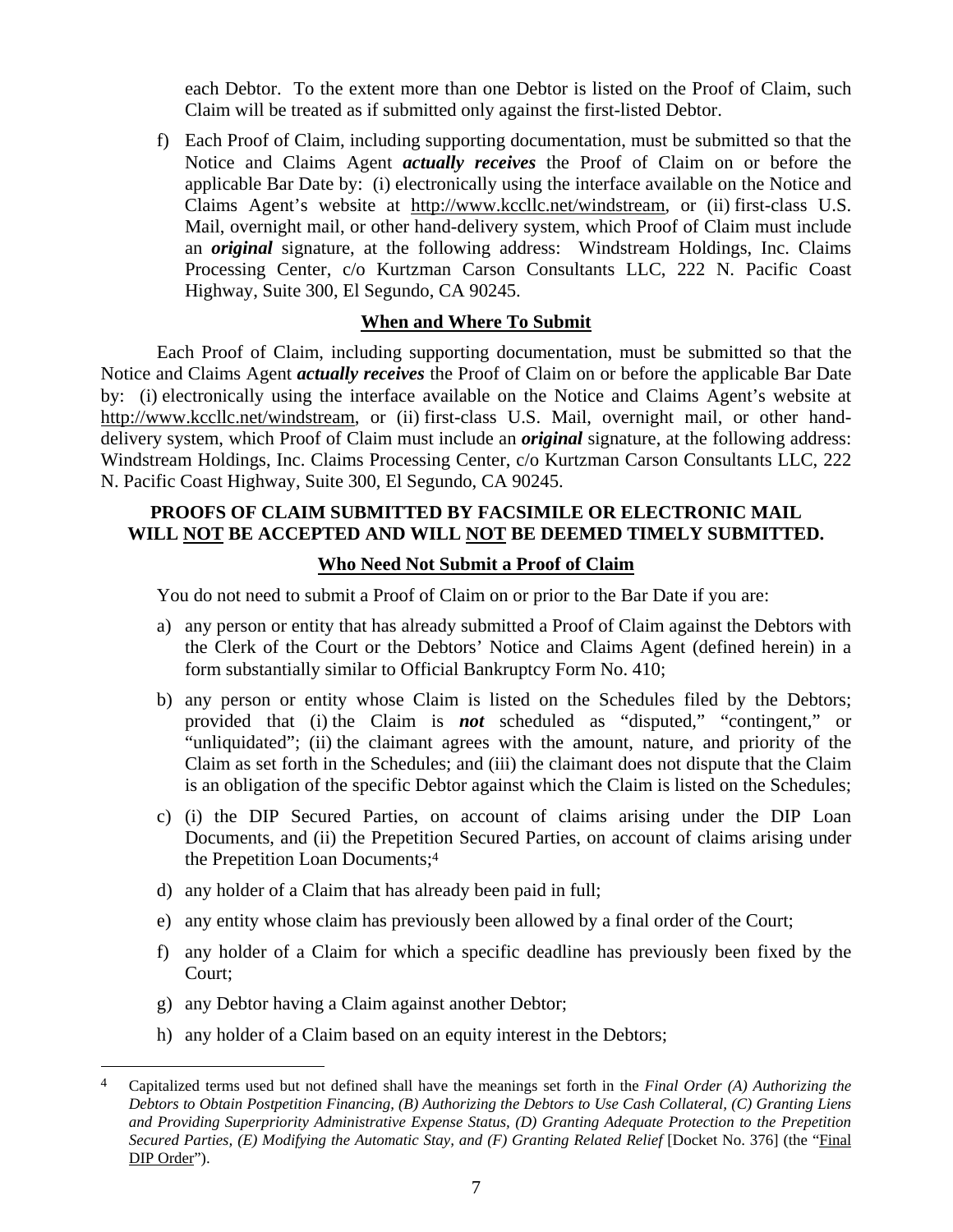- i) any holder of a Claim allowable under sections  $503(b)$  and  $507(a)(2)$  of the Bankruptcy Code as an expense of administration incurred in the ordinary course, *provided* that any person or entity asserting a Claim entitled to administrative expenses status under section 503(b)(9) of the Bankruptcy Code must assert such claims by filing a request for payment or a Proof of Claim on or prior to the General Claims Bar Date;
- j) any current employee of the Debtors and any labor union authorized by law to represent any current employee, in each case solely with respect to any claim related to wages, salaries, vacation or other compensation arising in the ordinary course of business and previously authorized to be paid by order of the Court including the *Final Order Authorizing the Debtors to (I) Pay Prepetition Employee Wages, Salaries, Other Compensation, and Reimbursable Employee Expenses and (II) Continue Employee Benefits Programs* [Docket No. 378]; *provided* that if the Debtors provide written notice to any current employee stating that the Debtors do not intend to exercise their authority to pay such claim, such employee shall have until the later of (i) the General Claims Bar Date, and (ii) 30 days from the date of service of such written notice, to file a proof of claim; *provided, further* that a current employee must submit a Proof of Claim by the General Claims Bar Date for all other Claims arising before the Petition Date, including Claims for wrongful termination, discrimination, harassment, hostile work environment, and retaliation;
- k) any current or former officer, manager, or director of the Debtors asserting Claims for indemnification, contribution, and/or reimbursement arising as a result of such officer's, manager's, or director's prepetition or postpetition services to the Debtors; and
- l) claims for fees and expenses of professionals retained in these proceedings.

# **THIS NOTICE IS BEING SENT TO MANY PERSONS AND ENTITIES THAT HAVE HAD SOME RELATIONSHIP WITH OR HAVE DONE BUSINESS WITH THE DEBTORS BUT MAY NOT HAVE AN UNPAID CLAIM AGAINST THE DEBTORS. THE FACT THAT YOU HAVE RECEIVED THIS NOTICE DOES NOT MEAN THAT YOU HAVE A CLAIM OR THAT THE DEBTORS OR THE COURT BELIEVE THAT YOU HAVE ANY CLAIM.**

#### **Executory Contracts and Unexpired Leases**

If you have a Claim arising from the rejection of an executory contract or unexpired lease, you must submit your Proof of Claim based on such rejection on or before the later of (a) the General Claims Bar Date and (b) any date the Court may fix in the applicable order authorizing such rejection and, if no such date is provided, 30 days from the date of entry of such order, (the "Rejection Bar Date"). The Debtors will provide notice of the Rejection Bar Date to the contract or lease counterparty whose contract or lease is being rejected at the time the Debtors reject any executory contract or unexpired lease.

#### **Supplemental Bar Date**

In the event the Debtors amend or supplement their Schedules, the Debtors shall give notice of any such amendment to the holders of any Claim affected thereby, and such holders shall be afforded at least 45 days from the date on which such notice is given to submit a Proof of Claim with respect to such amended Claim (any such date, a "Supplemental Bar Date") or be forever barred from doing so.

#### **The Debtors' Schedules and Access Thereto**

You may be listed as the holder of a Claim against one or more of the Debtors in the Debtors' Schedules of Assets and Liabilities and/or Schedules of Executory Contracts and Unexpired Leases (collectively, the "Schedules").